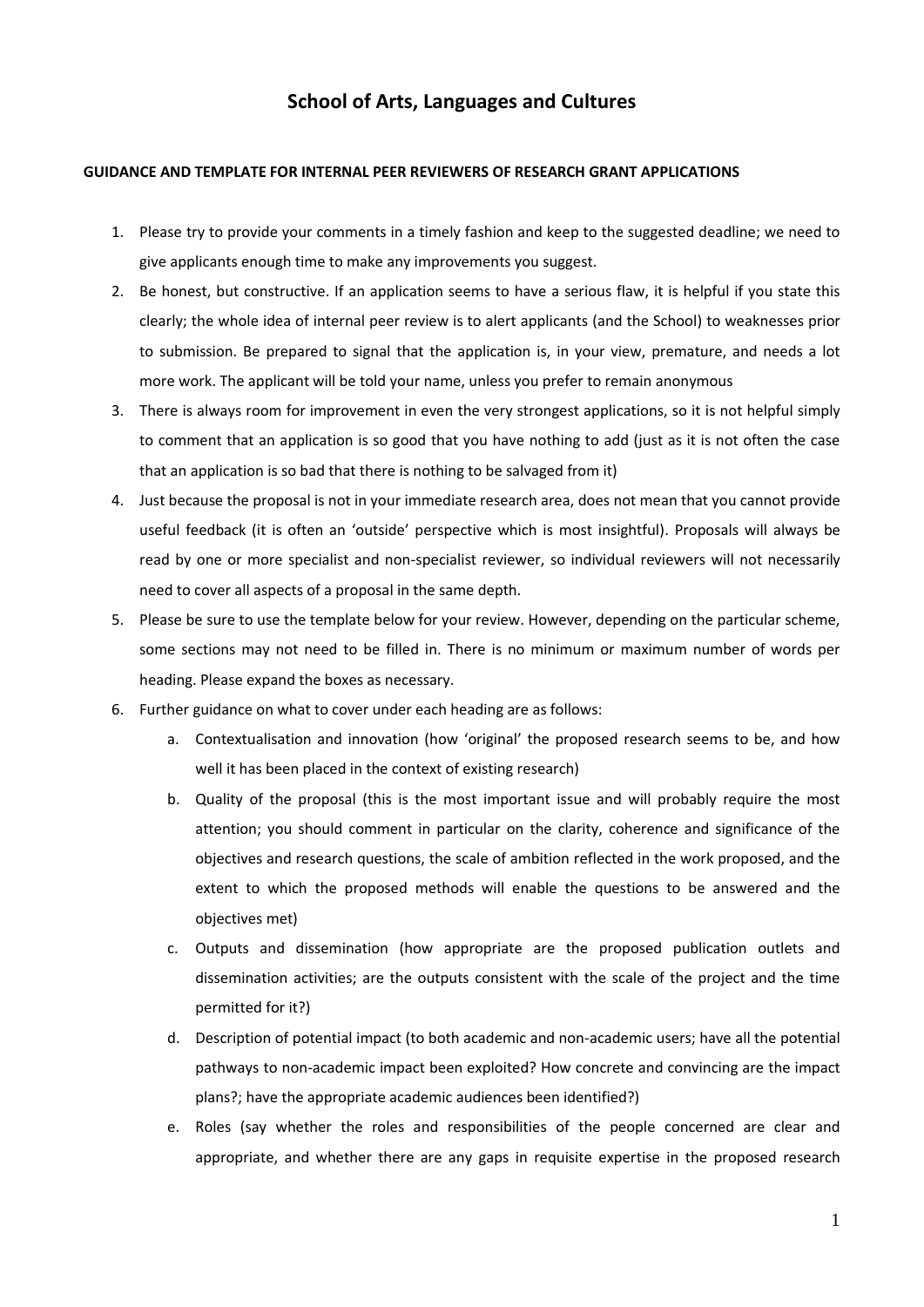team). If studentships are included, please comment on the viability of the proposed area of study, and its relationship to the core of the project.

- f. Management (say if the project look as though it will be efficiently managed; focus in particular on how the work of any RAs will be overseen, and how their career pathways will be enhanced by the project work)
- g. Timetable (comment on whether the timetable seems realistic)
- h. Presentational issues (layout; style; typographical errors etc)
- i. Budgetary issues (you may spot inconsistencies and errors that others have overlooked)
- j. Overall significance and value for money (this is ultimately what will decide whether the proposal is funded or not; you should ask yourself not 'how expensive is this project?', or 'how can the budget be increased or cut?', but 'are the outputs of a scale and ambition commensurate with the money being requested?', and 'how important is the research likely to be to its target audiences?')
- 7. You are asked to assign an overall grade to the application you are reviewing, using the AHRC grading scheme (see below)\*. This does not represent a definitive judgement on the quality and viability of the proposal, but will help the School determine how close the application is to being ready to submit, and how much more help and support the applicant may require. Please be frank in assigning grades; you would not be serving the applicant well by indicating that a proposal is likely to be funded in its current form when you in fact have doubts about this. Remember that applications that receive a score of less than 5 are unlikely to be funded in the current environment. Try to make sure that the grade you assign corresponds to the gist of the comments you have made earlier in the peer review template.
- 8. Please make sure that you send your completed peer review to the research office.

#### \***AHRC GRADING SCHEME**

#### **Grade 6**

An outstanding proposal that is world-leading in all of the following: scholarship, originality, quality, and significance. It fully meets all the assessment criteria for the scheme and excels in many or all of these. It provides full and consistent evidence and justification for the proposal, and management arrangements are clear and convincing. It should be funded as a matter of the very highest priority.

#### **Grade 5**

A proposal that is internationally excellent in all of the following: scholarship, originality, quality, and significance. It fully meets or surpasses all the assessment criteria for the scheme. It provides full and consistent evidence and justification for the proposal, and management arrangements are clear and convincing. It should be funded as a matter of priority, but does not merit the very highest priority rating.

#### **Grade 4**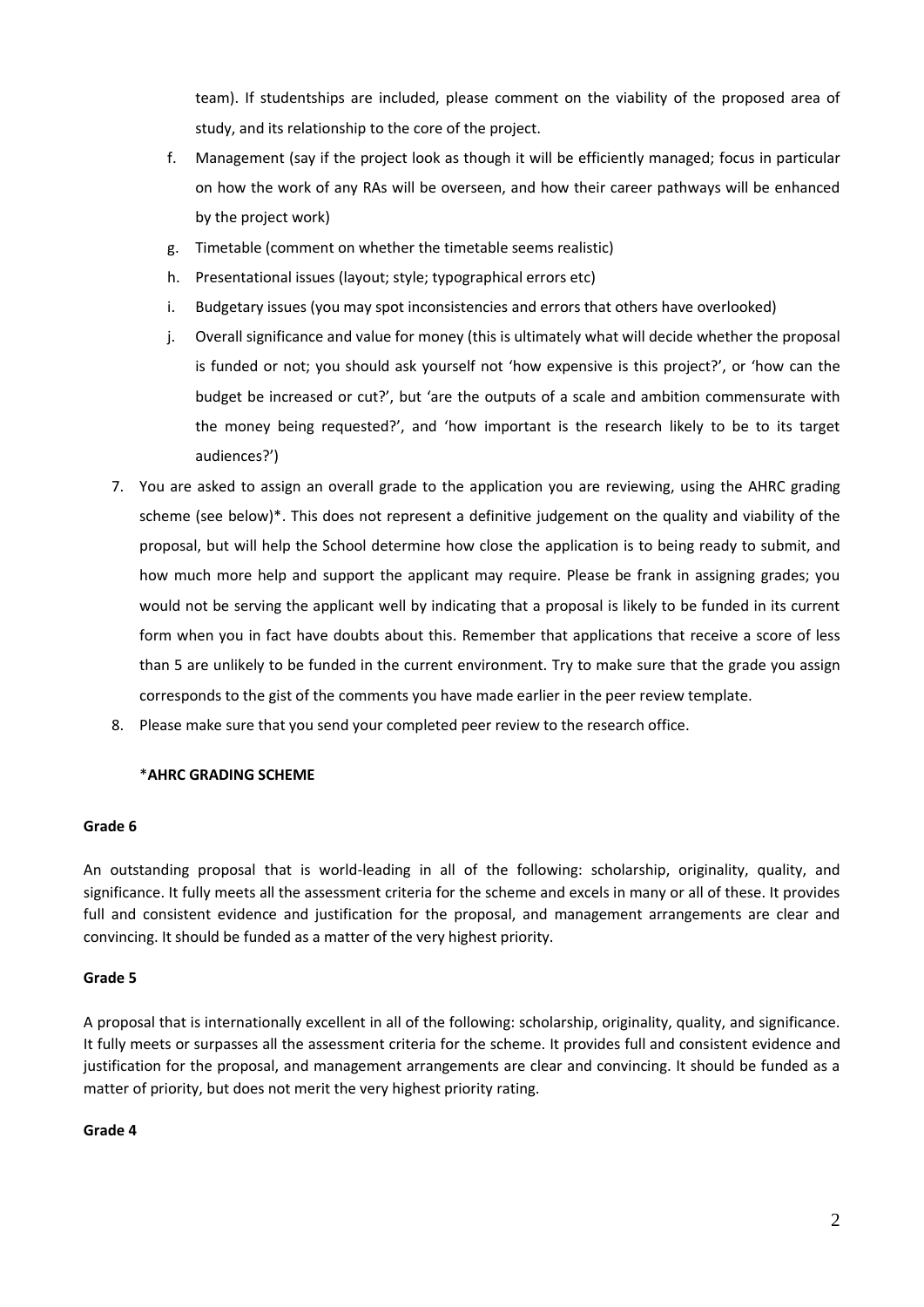A very good proposal demonstrating high international standards of scholarship, originality, quality and significance. It meets all the assessment criteria for the scheme. It provides good evidence and justification for the proposal and management arrangements are clear and sound.

#### **Grade 3**

A satisfactory proposal in terms of the overall standard of scholarship and quality but which is not internationally competitive and/or which is more limited in terms of originality/innovation, significance and/or its contribution to the research field. It satisfies at least minimum requirements in relation to the assessment criteria for the scheme, provides reasonable evidence and justification for the proposal, and management arrangements are adequate overall. In a competitive context, the proposal is not considered of sufficient priority to recommend for funding.

### **Grade 2**

A proposal of inconsistent quality which has some strengths, innovative ideas and/or good components or dimensions, but also has significant weaknesses or flaws in one or more of the following: conceptualisation, design, methodology, and/or management. As a result of the flaws or weaknesses identified, the proposal is not considered to be of fundable quality. A proposal should also be graded 2 if it does not meet all the assessment criteria for the scheme. It is not recommended for funding.

### **Grade 1**

A proposal which falls into one or more of the following categories:

- has unsatisfactory levels of originality, quality, and/or significance,
- falls significantly short of meeting the assessment criteria for the scheme,
- contains insufficient evidence and justification for the proposal,
- displays limited potential to advance the research field,
- the potential outcomes or outputs do not merit the levels of funding sought, or
- is unconvincing in terms of its management arrangements or capacity to deliver the proposed activities.

It is not suitable for funding.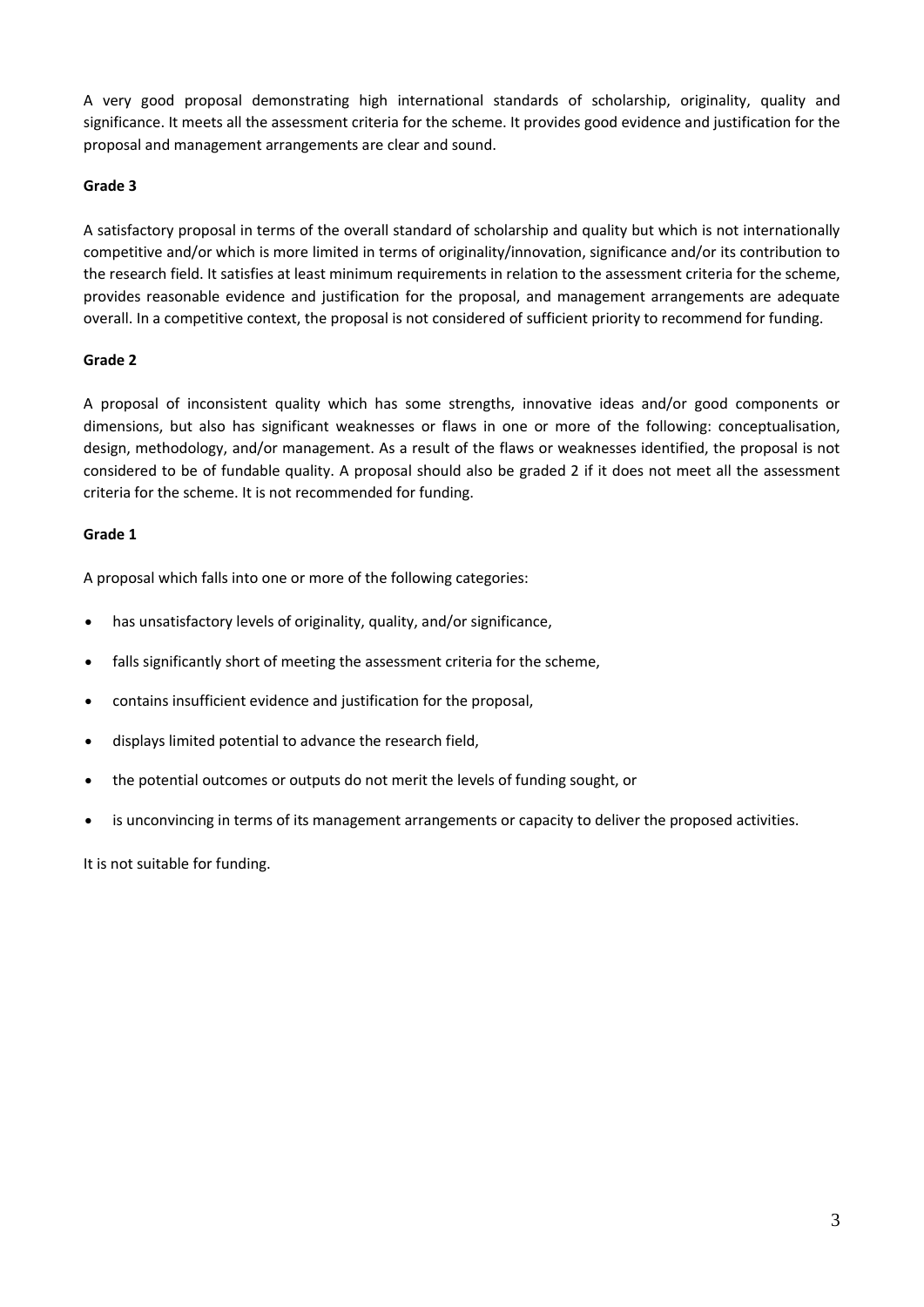## *SALC RESEARCH GRANT PEER REVIEW TEMPLATE*

**Name and Division of Applicant**: **Title of Proposal**: **Funding Scheme**: CONTEXTUALISATION AND INNOVATION QUALITY OF THE PROPOSAL OUTPUTS AND DISSEMINATION DESCRIPTION OF POTENTIAL IMPACT (ACADEMIC AND NON-ACADEMIC) ROLES AND RESPONSIBILITIES MANAGEMENT TIMETABLE BUDGET AND JUSTIFICATION OF RESOURCES PRESENTATIONAL ISSUES OVERALL SIGNIFICANCE AND VALUE FOR MONEY